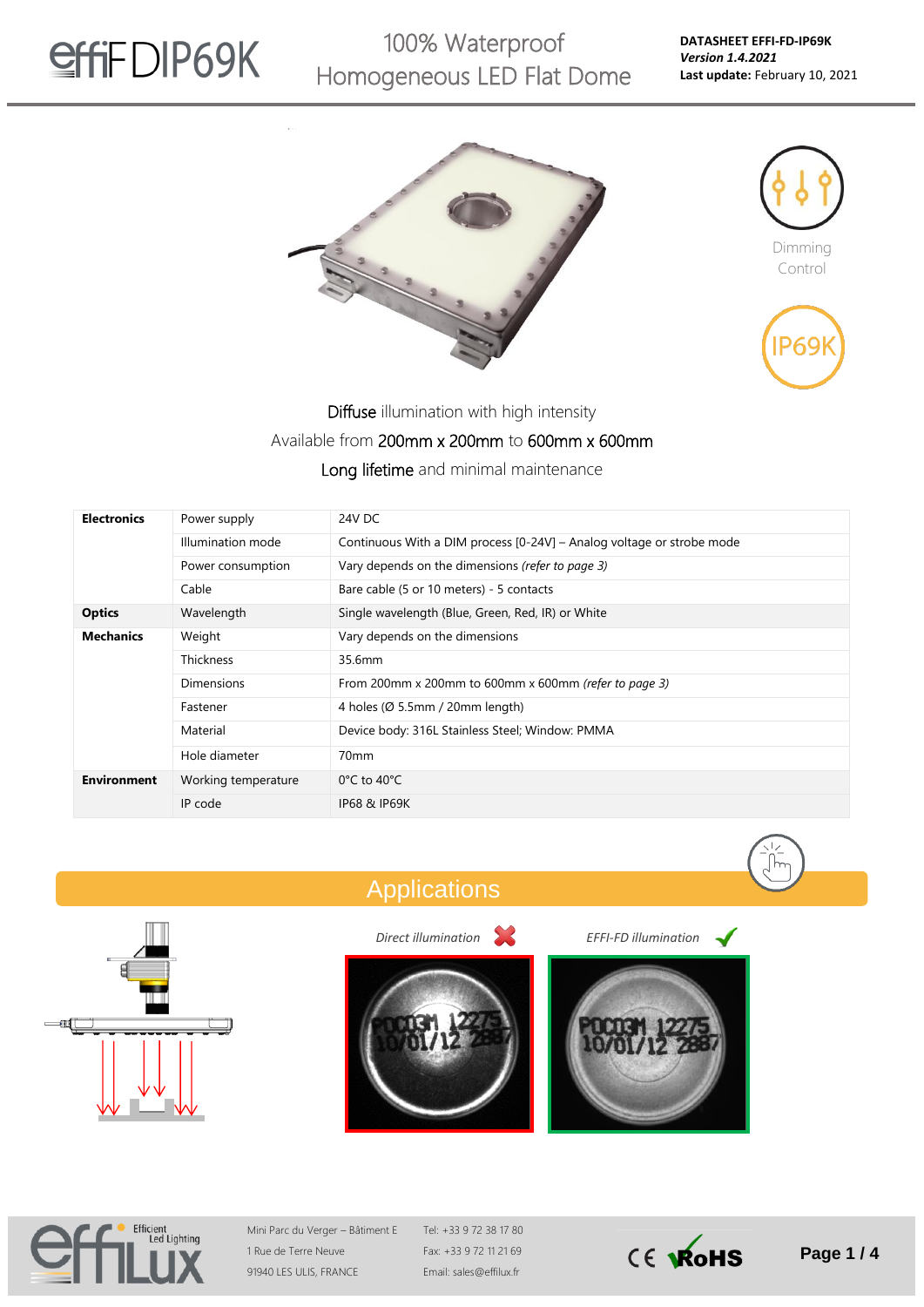

● Bue 465±10nm

100% Waterproof Homogeneous LED Flat Dome

#### *Reference*: EFFI-FD-IP69K-XXX-YYY-ZZZ-V-AA **XXX**: Optical width (mm) & **YYY**: Optical length (mm) (**XXX** ≤ **YYY**) Dimensions are available from 200mm x 200mm up to 600mm x 600mm **ZZZ**: Color / Wavelength (nm) *(other wavelengths available upon request)* • Green (on request) 525±10nm ● Red 625±10nm ● IR 850±10nm • IR (on request) 940±10nm ○ White 000 (T°= 5700K±700K) **AA:** Cable length *(If not specified, 10 meters length by default) (Other lengths available upon request)* **-L5**: 5 meters **-L10**: 10 meters Part Number

The vent on our IP69K products equalizes pressures, minimize the condensation while blocking water.

Option : Food processing

**V**: Vent

For food processing environment, the nickel-plated brass gland can be replaced with stainless steel type and the cable with a certified food & beverage convenient one. For this option, please add -**FOOD** in the part number. Please note that the maximum cable length for this option is 10 meter. **Part number :** EFFI-FD-IP69K-FOOD-XXX-YYY-ZZZ

### Electronical considerations

**Contact arrangement**

The EFFI-FD-IP69K is supplied with a 24V constant voltage. Please make sure that the flying leads output of the cable is in a sealed area. The AIC contact needs to be connected.

| Weather, bio oil, detergent and hot water resistant cable<br>Core insulation made of modified PP / Outer sheath made of special TPE / Sheath colour: black |                                                                                                                                               |  |  |  |
|------------------------------------------------------------------------------------------------------------------------------------------------------------|-----------------------------------------------------------------------------------------------------------------------------------------------|--|--|--|
| <b>Conductor N°</b>                                                                                                                                        | EFFI-FD-IP69K                                                                                                                                 |  |  |  |
|                                                                                                                                                            | $+24V$                                                                                                                                        |  |  |  |
| $\mathcal{P}$                                                                                                                                              | n.c.                                                                                                                                          |  |  |  |
| 3                                                                                                                                                          | <b>GND</b>                                                                                                                                    |  |  |  |
| 4                                                                                                                                                          | AIC: Analog Intensity Control for Dimming Control<br>Consumption varies depending on size (from 0.3mA to 10mA)<br>Max 24V DC - Analog Voltage |  |  |  |
| 5                                                                                                                                                          | n.c.                                                                                                                                          |  |  |  |



Mini Parc du Verger – Bâtiment E 1 Rue de Terre Neuve 91940 LES ULIS, FRANCE

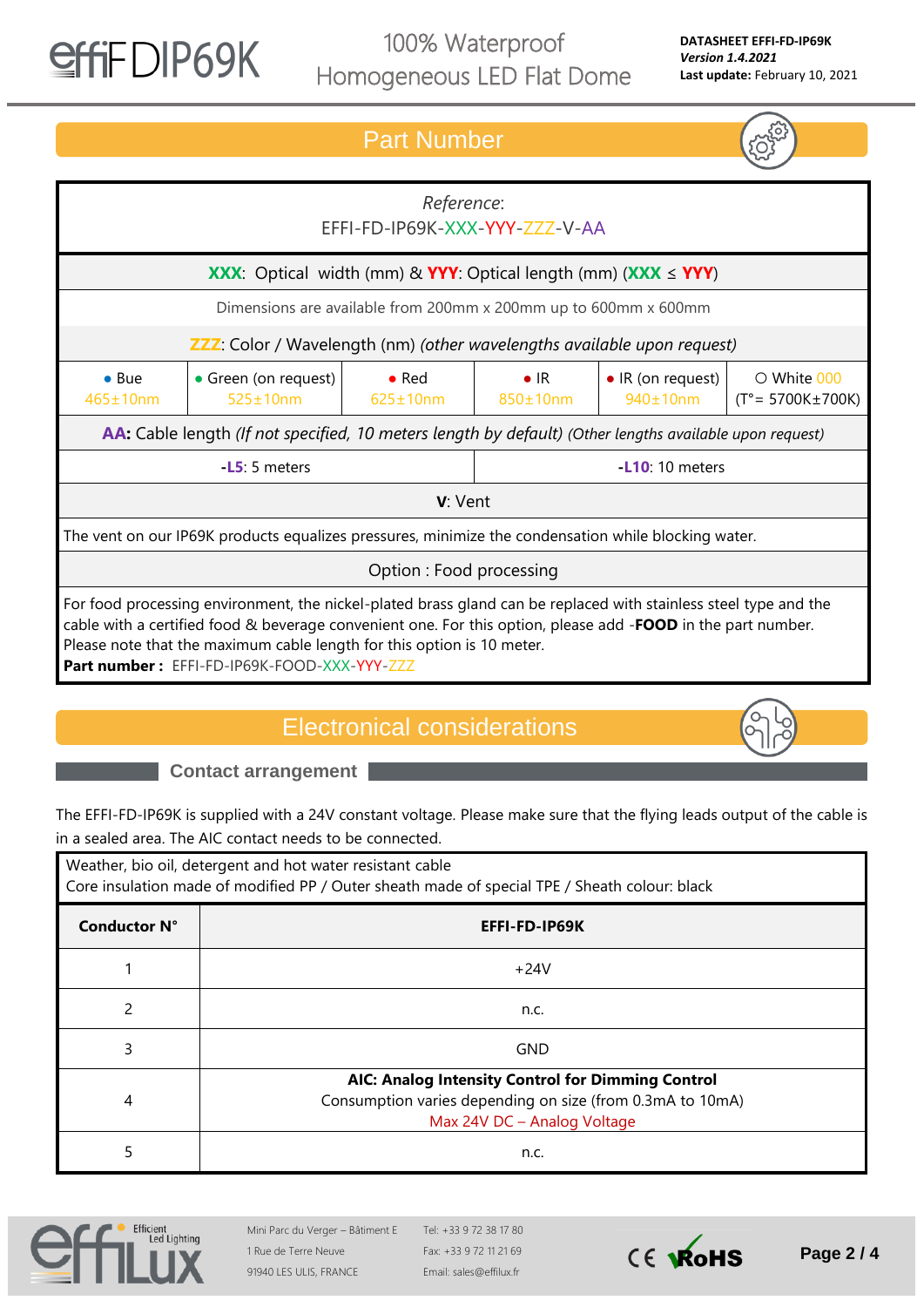

# 100% Waterproof Homogeneous LED Flat Dome

### **Power supply**

Please refer to below electrical power consumption table for the power of each product according to different dimensions. EFFI-FD-IP69K is supplied with a ÖLFLEX® ROBUST 210 cable. For specific configurations, please contact EFFILUX for more information.

|                    |     | Maximum electrical power consumption @24V (W)<br>for standard white EFFI-FD-IP69K<br><b>Optical length (mm)</b> |     |     |     |     |  |
|--------------------|-----|-----------------------------------------------------------------------------------------------------------------|-----|-----|-----|-----|--|
|                    |     | 200                                                                                                             | 300 | 400 | 500 | 600 |  |
| Optical width (mm) | 200 | 15                                                                                                              | 23  | 28  | 35  | 43  |  |
|                    | 300 |                                                                                                                 | 33  | 43  | 53  | 63  |  |
|                    | 400 |                                                                                                                 |     | 55  | 70  | 85  |  |
|                    | 500 |                                                                                                                 |     |     | 88  | 110 |  |
|                    | 600 |                                                                                                                 |     |     |     | 125 |  |

**Please note that for the FOOD option above 500mm x 500mm the EFFI-FD-IP69K must be supplied with 2 cables**





|                    |     | DIM consumption @24V (mA)<br>for standard white EFFI-FD-IP69K<br><b>Optical length (mm)</b> |     |     |     |      |  |
|--------------------|-----|---------------------------------------------------------------------------------------------|-----|-----|-----|------|--|
|                    |     | 200                                                                                         | 300 | 400 | 500 | 600  |  |
| Optical width (mm) | 200 | 1.2                                                                                         | 1.8 | 2.4 | 3   | 3.6  |  |
|                    | 300 |                                                                                             | 2.7 | 3.6 | 4.5 | 5.4  |  |
|                    | 400 |                                                                                             |     | 4.8 | 6   | 7.2  |  |
|                    | 500 |                                                                                             |     |     | 7.5 | 9.0  |  |
|                    | 600 |                                                                                             |     |     |     | 10.8 |  |



Mini Parc du Verger – Bâtiment E 1 Rue de Terre Neuve 91940 LES ULIS, FRANCE